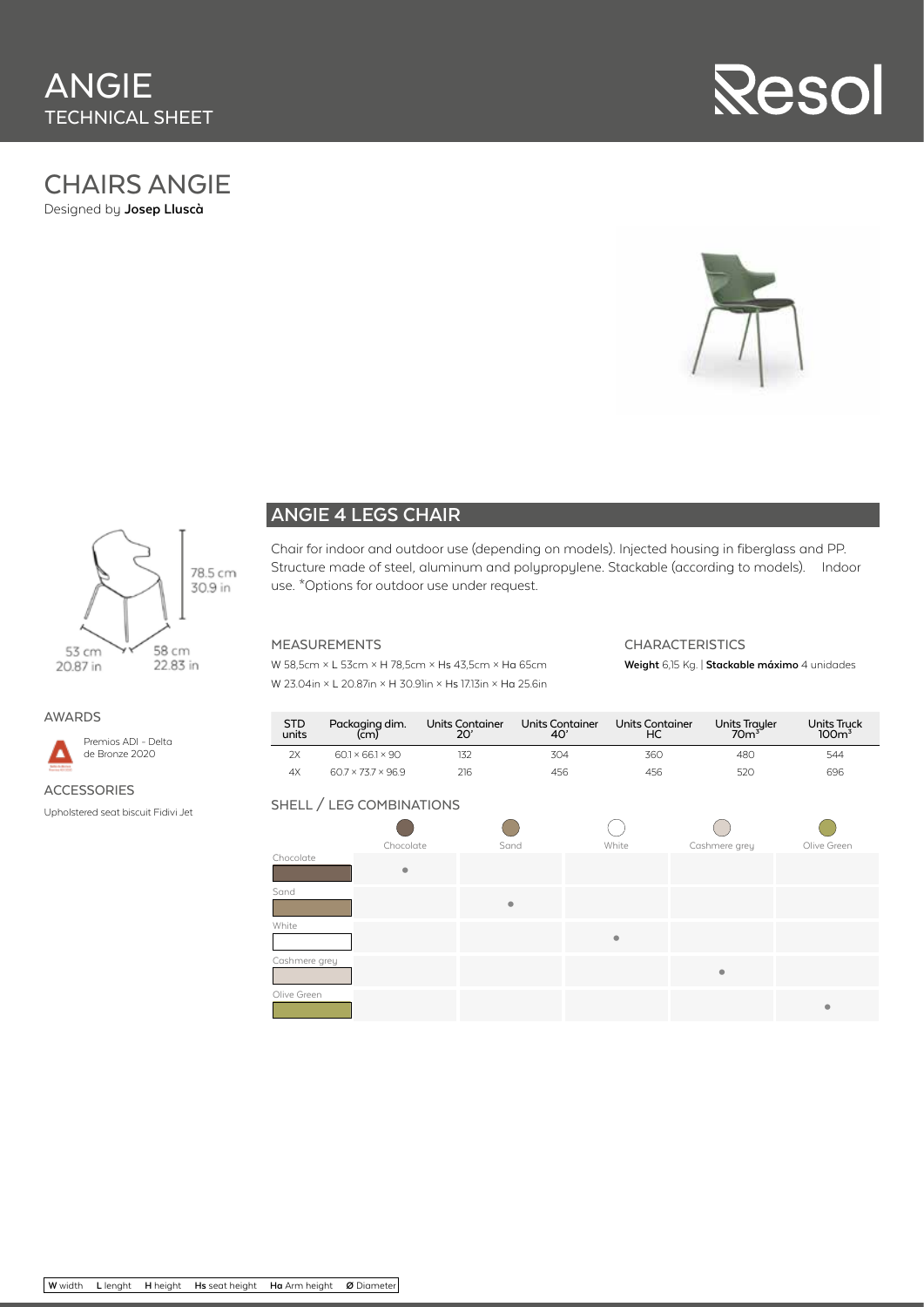## ANGIE TECHNICAL SHEET

# Reso



AWARDS

Premios ADI - Delta D de Bronze 2020

**ACCESSORIES** 

Upholstered seat biscuit Fidivi Jet



Chair with spider arms for indoor use. Housing injected in fiberglass and PP. Painted aluminum structure.

#### MEASUREMENTS

W 58,5cm × L 53cm × H 78,5cm × Hs 43,5cm × Ha 65cm W 23.04in × L 20.87in × H 30.91in × Hs 17.13in × Ha 25.6in CHARACTERISTICS

**Weight** 6,65 Kg.

| STD<br>units | Packaging dim.           | Units Container | Units Container | Units Container | Units Trayler | Units Truck      |
|--------------|--------------------------|-----------------|-----------------|-----------------|---------------|------------------|
|              | (cm)                     | 20'             | 40'             | НC              | $70m^3$       | 100 <sup>3</sup> |
| 2X           | $60 \times 60 \times 50$ | 162             | 342             | 456             |               | 832              |

#### SHELL / LEG COMBINATIONS



#### **ANGIE CLICK LEGS CHAIR**

Chair for indoor and outdoor use (depending on models). Injected housing in fiberglass and PP. Structure made of steel, aluminum and polypropylene. Stackable (according to models).

#### MEASUREMENTS

W 58,5cm × L 53cm × H 78,5cm × Hs 45cm × Ha 66cm W 23.04in × L 20.87in × H 30.91in × Hs 17.72in × Ha 25.99in **CHARACTERISTICS Weight** 5,8 Kg.

| <b>STD</b><br>units      | Packaging dim.<br>(cm)   | <b>Units Container</b><br>20' | <b>Units Container</b><br>40' | <b>Units Container</b><br>HC | <b>Units Trayler</b><br>70 <sup>3</sup> | <b>Units Truck</b><br>100 <sup>3</sup> |  |  |
|--------------------------|--------------------------|-------------------------------|-------------------------------|------------------------------|-----------------------------------------|----------------------------------------|--|--|
| 2X                       | $61 \times 61 \times 62$ | 132                           | 342                           | 360                          | 532                                     | 544                                    |  |  |
| SHELL / LEG COMBINATIONS |                          |                               |                               |                              |                                         |                                        |  |  |
|                          | Chocolate                | Sand                          |                               | White                        | Cashmere grey                           | Olive Green                            |  |  |
| Chocolate                | $\bullet$                |                               |                               |                              |                                         |                                        |  |  |
| Sand                     |                          | $\bullet$                     |                               |                              |                                         |                                        |  |  |
| White                    |                          |                               |                               | $\bullet$                    |                                         |                                        |  |  |
| <b>Black</b>             |                          |                               |                               |                              | $\bullet$                               | ۰                                      |  |  |



AWARDS



ACCESSORIES

Upholstered seat biscuit Fidivi Jet